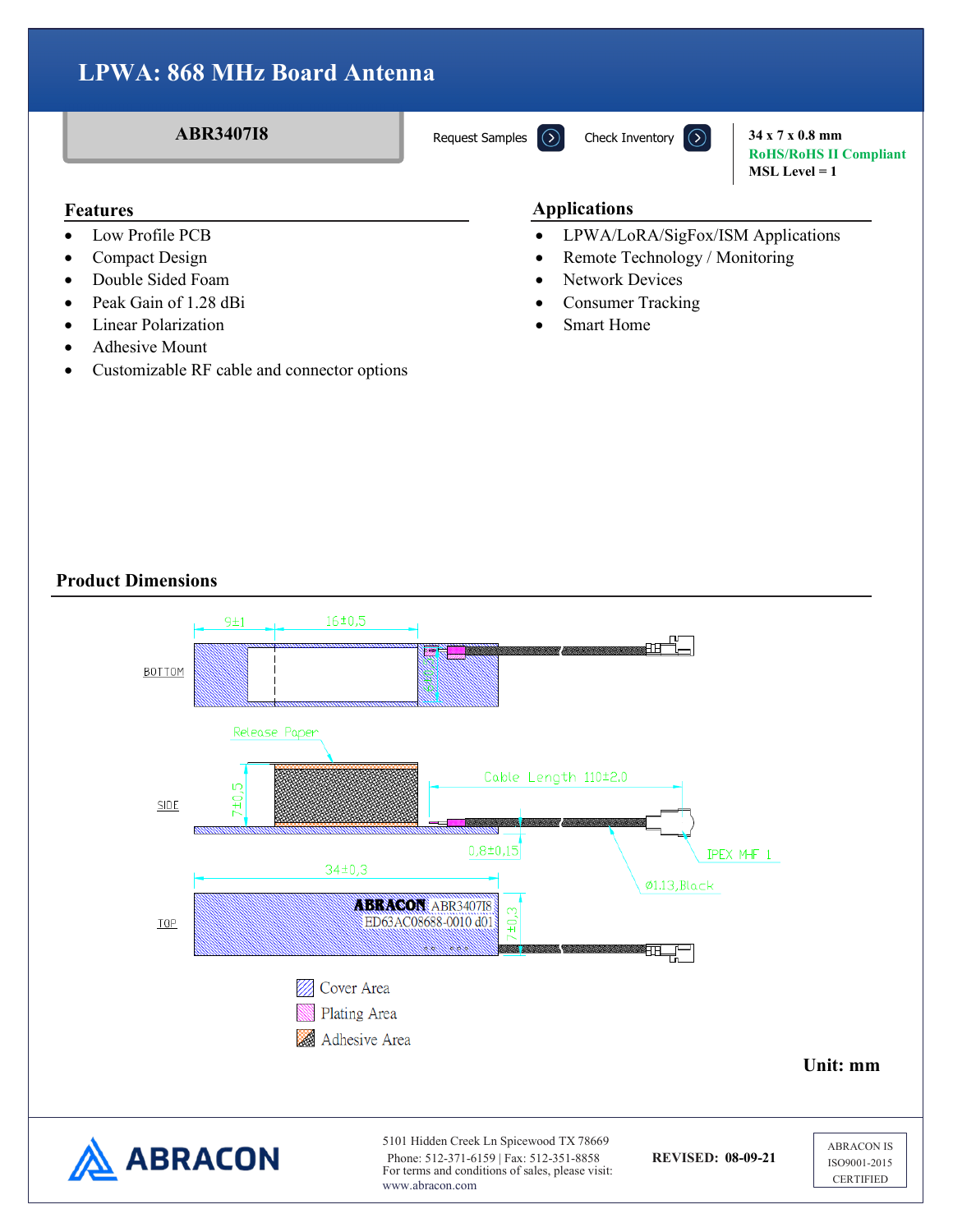

## **Example Configurations:**

| <b>Part Number</b> | Cable length | Cable Type / Connector Type                         |  |  |  |  |
|--------------------|--------------|-----------------------------------------------------|--|--|--|--|
| ABR3407I8-0100S    | $0100$ mm    | $\varnothing$ 1.13 mm with IPEX-1 (F)<br>(Standard) |  |  |  |  |
| ABR3407I8-0050A    | $0050$ mm    | $\varnothing$ 1.13 mm with IPEX-4 (F)               |  |  |  |  |

### **Note:**

- For the standard part number (ABR3407I8-0100S), please refer to the packaging at the end of the document.
- For custom configurations (ABR3407I8- $\Box$  $\Box$  $\Box$ ), MOQs, pricing and packaging changes may be applicable.



5101 Hidden Creek Ln Spicewood TX 78669 Phone: 512-371-6159 | Fax: 512-351-8858 **REVISED: 08-09-21** For terms and conditions of sales, please visit: www.abracon.com

ABRACON IS ISO9001-2015 **CERTIFIED**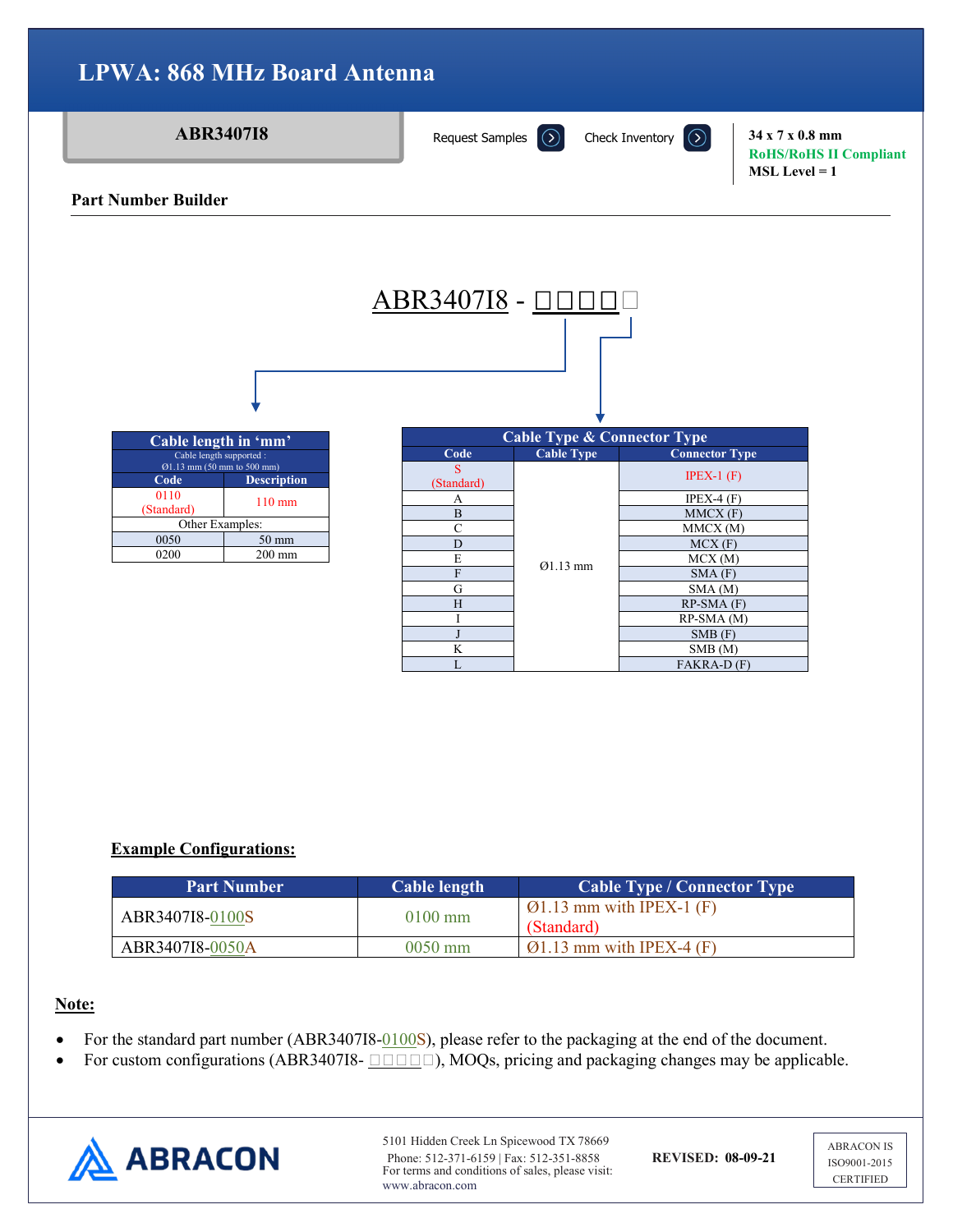[Request Samples](https://www.abraconlink.com/samplelink/samplerequest.php)  $\Omega$ 

**ABR3407I8 34 x 7 x 0.8 mm**<br>**34 x 7 x 0.8 mm RoHS/RoHS II Compliant MSL Level = 1**

#### **Electrical Specification**

| <b>Parameter</b>           |     | <b>Specification</b> | Unit       |          |
|----------------------------|-----|----------------------|------------|----------|
|                            | Min | Typ.                 | <b>Max</b> |          |
| <b>Operating Frequency</b> | 868 |                      | 870        | MHz      |
| Return loss                |     |                      | $-21.66$   | dВ       |
| Peak gain                  |     | 1.28                 |            | dBi      |
| Impedance                  |     | 50                   |            | $\Omega$ |
| Polarization               |     | Linear               |            |          |

#### **Mechanical Specification**

| <b>Parameter</b>    | <b>Specification</b> |
|---------------------|----------------------|
| Antenna Dimensions  | 34 x 7 x 0.8 mm      |
| Antenna Type        | <b>PCB</b>           |
| Mounting Type       | Adhesive             |
| <b>RF</b> Connector | <b>IPEX MHF 1</b>    |
| RF Cable Type       | $Q1.13$ mm           |
| Cable Length        | 110 mm               |

#### **Environmental Specification**

| <b>Parameter</b>             | <b>Specification</b>                         |
|------------------------------|----------------------------------------------|
| <b>Operating Temperature</b> | -40 $\rm{^{\circ}C}$ to +85 $\rm{^{\circ}C}$ |
| <b>Storage Temperature</b>   | -40 $\rm ^{\circ}C$ to +85 $\rm ^{\circ}C$   |
| <b>Relative Humidity</b>     | Up to $95\%$                                 |
| <b>ROHS</b> Complaint        | Yes                                          |
| PB Free                      | Yes                                          |
| <b>MSL</b> Level             |                                              |



5101 Hidden Creek Ln Spicewood TX 78669 Phone: 512-371-6159 | Fax: 512-351-8858 **REVISED: 08-09-21** For terms and conditions of sales, please visit: www.abracon.com

ABRACON IS ISO9001-2015 **CERTIFIED**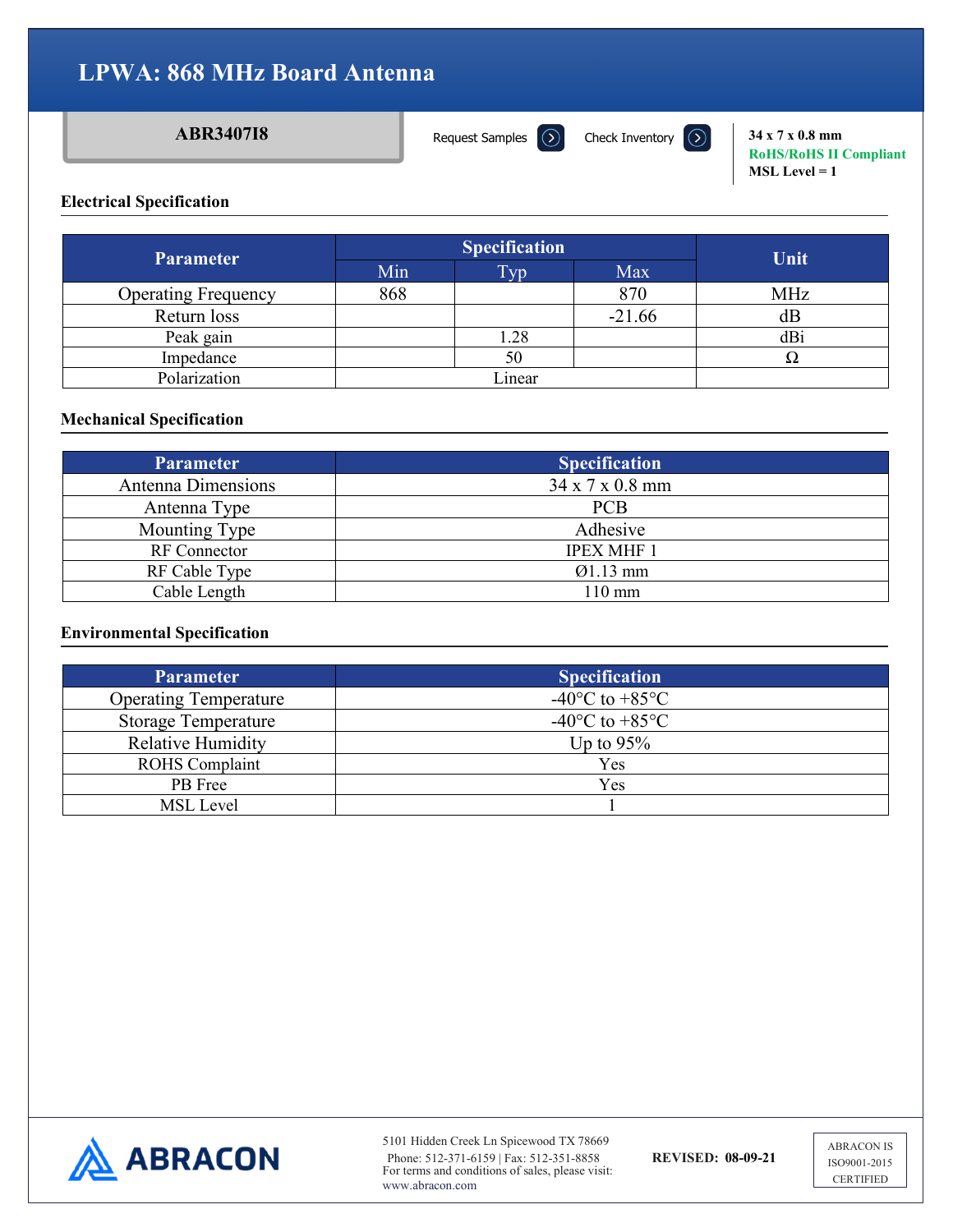### **ABR3407I8 34 x 7 x 0.8 mm**<br>**34 x 7 x 0.8 mm**

[Request Samples](https://www.abraconlink.com/samplelink/samplerequest.php)  $\Omega$ 

**RoHS/RoHS II Compliant MSL Level = 1**

#### **Frequency Response Chart**





5101 Hidden Creek Ln Spicewood TX 78669 Phone: 512-371-6159 | Fax: 512-351-8858 **REVISED: 08-09-21** For terms and conditions of sales, please visit: www.abracon.com

ABRACON IS ISO9001-2015 **CERTIFIED**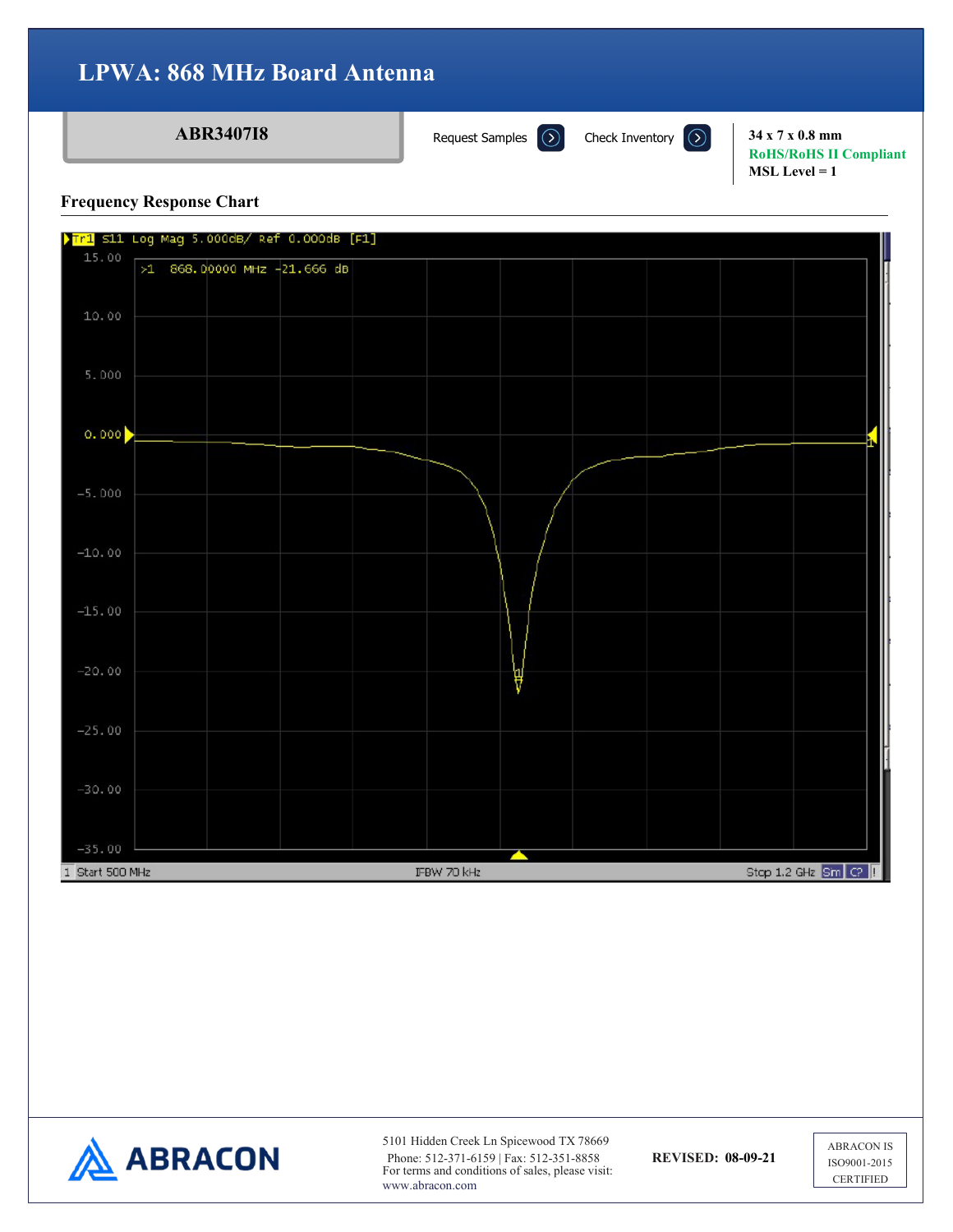**ABR3407I8 34 x 7 x 0.8 mm** 

**RoHS/RoHS II Compliant MSL Level = 1**

#### **Radiation Characteristics**



2D Patterns

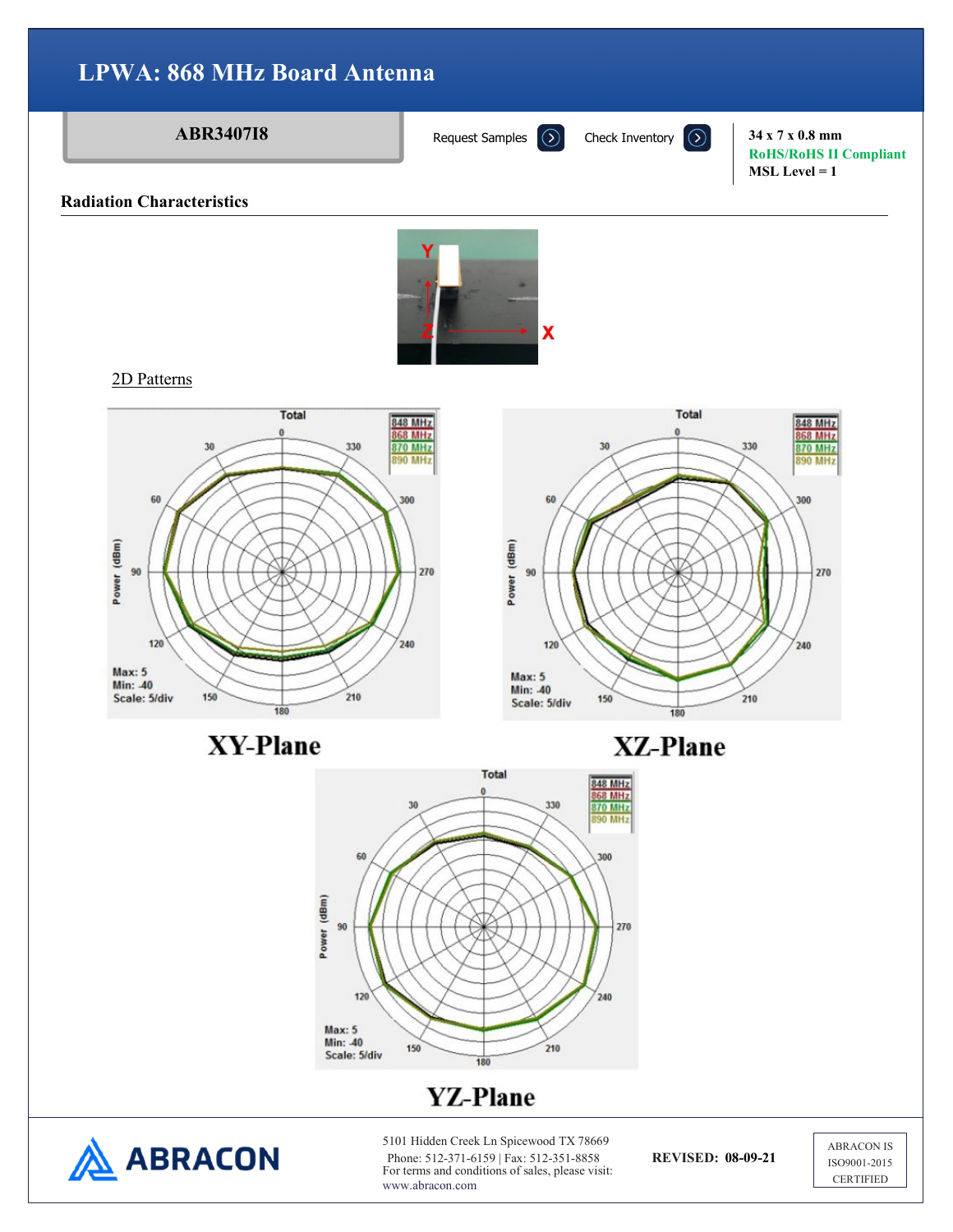

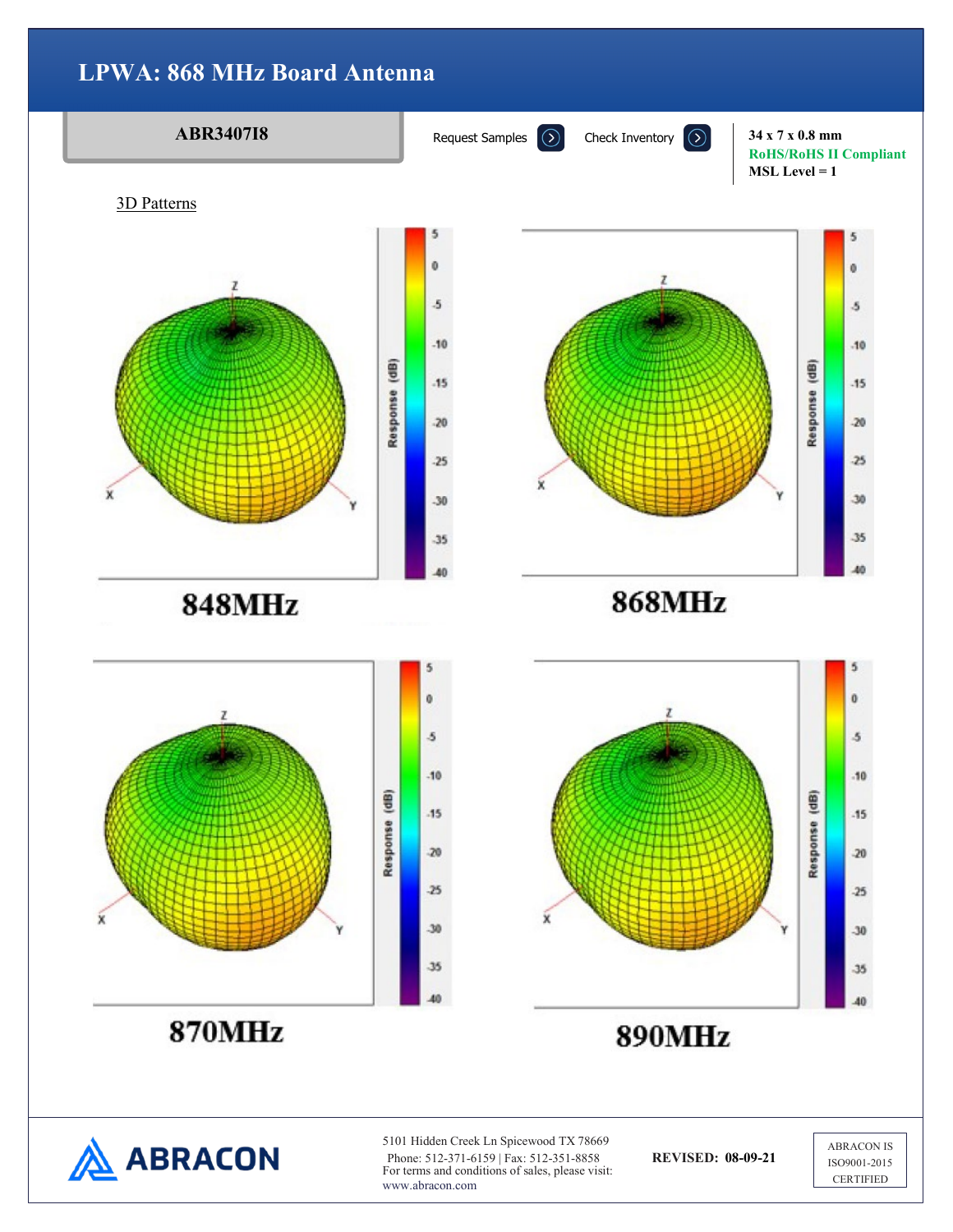